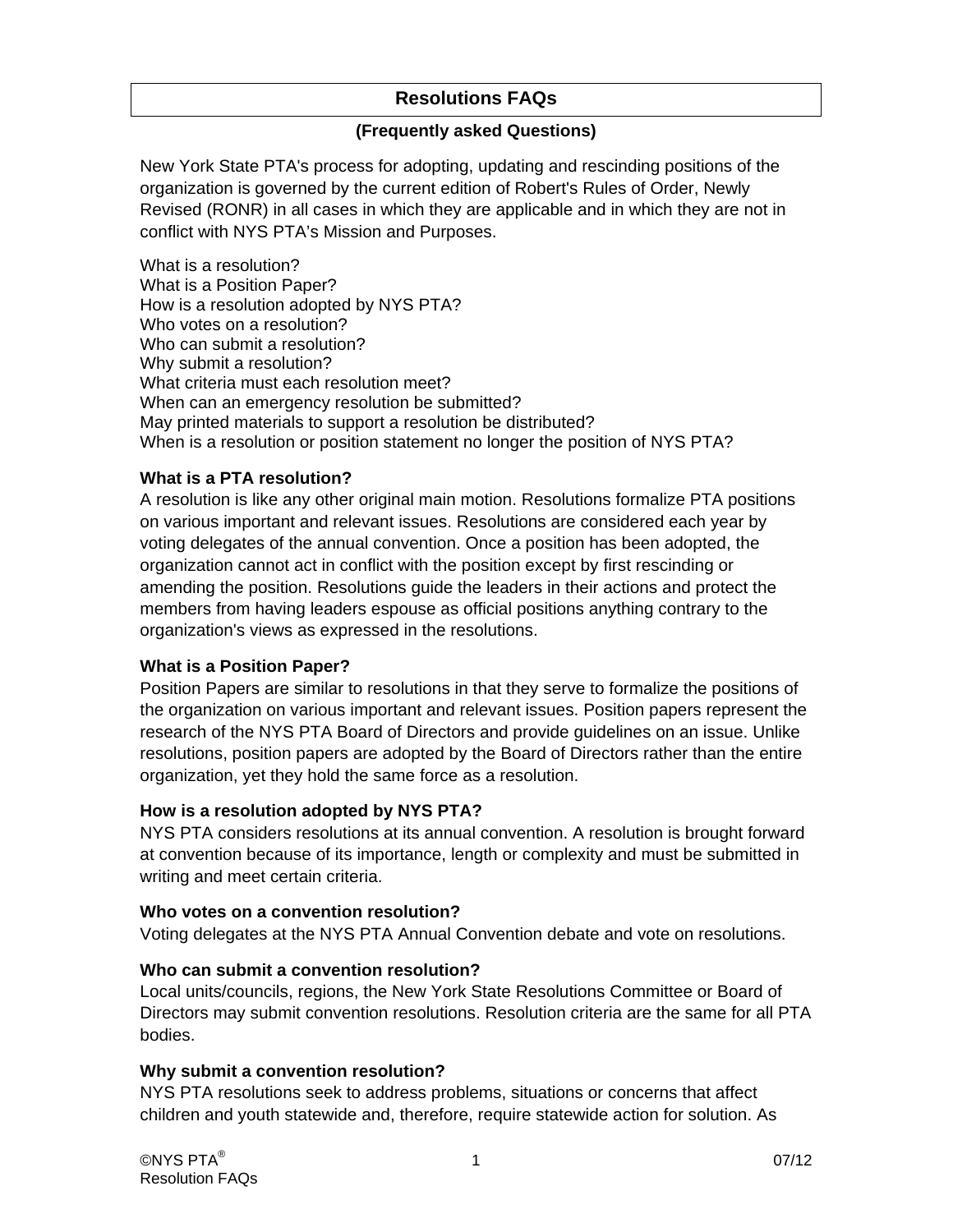such, resolutions are *calls for action* by NYS PTA or its constituent bodies (local units/councils/regions).

# **What criteria must each convention resolution meet?**

- Each resolution submitted to NYS PTA is subject to consideration by the NYS PTA Resolution Committee.
- A convention resolution must be approved by the NYS PTA Executive Committee for presentation to convention delegates.
- All resolutions must be received in the NYS PTA office by April  $1<sup>st</sup>$ . In the event that the 1st falls on the weekend, the resolution will be accepted on the next business day. Resolutions received after the deadline will not be presented at that year's annual convention. Facsimile (faxes) or electronic mail (email) will not be accepted.
- Early submission is encouraged. In the event that parts of the resolution or background information are missing, you can be notified; or should fine-tuning be needed, a committee member can work with you so that your submission can be made before the deadline date.
- The NYS PTA Resolutions Committee generally meets in early June. Submitters must be available to work with the resolutions committee to make necessary changes to meet these criteria.
- The resolution must conform to all parts of the substantive criteria.

# **When can an emergency resolution be submitted?**

Emergency resolutions may be submitted only if the urgency of the subject matter has arisen after the April  $1<sup>st</sup>$  deadline. They require the approval of the NYS PTA Executive Committee and must conform to all established criteria and be received in the state office no later than 10 business days prior to the convention.

An exception to the 10-day deadline will be made if the need for the resolution could not have been known before the deadline. In this case the resolution should be submitted to the Resolutions Specialist prior to the opening of convention.

Convention rules require a majority vote of the delegate body to bring an emergency resolution to the floor.

#### **May printed materials to support a resolution be distributed?**

Any voting delegate who wishes to have printed material distributed, either for or against any proposed resolution, updated resolution or retention must submit three (3) copies of the material to the **New York State PTA, One Wembley Court, Albany, NY 12205- 3830**, Attn: Convention Coordinator, no later than ten (10) business days prior to opening of State Convention.

A copy of any printed material which is supportive of any proposed resolution or updated resolution should also be sent to the contact person listed with that resolution, for his/her information, ten (10) business days prior to the opening of convention.

A copy of any printed material which is supportive of positions to be retained should be sent to the Resolutions Specialist, for his/her information, ten (10) business days prior to the opening of convention.